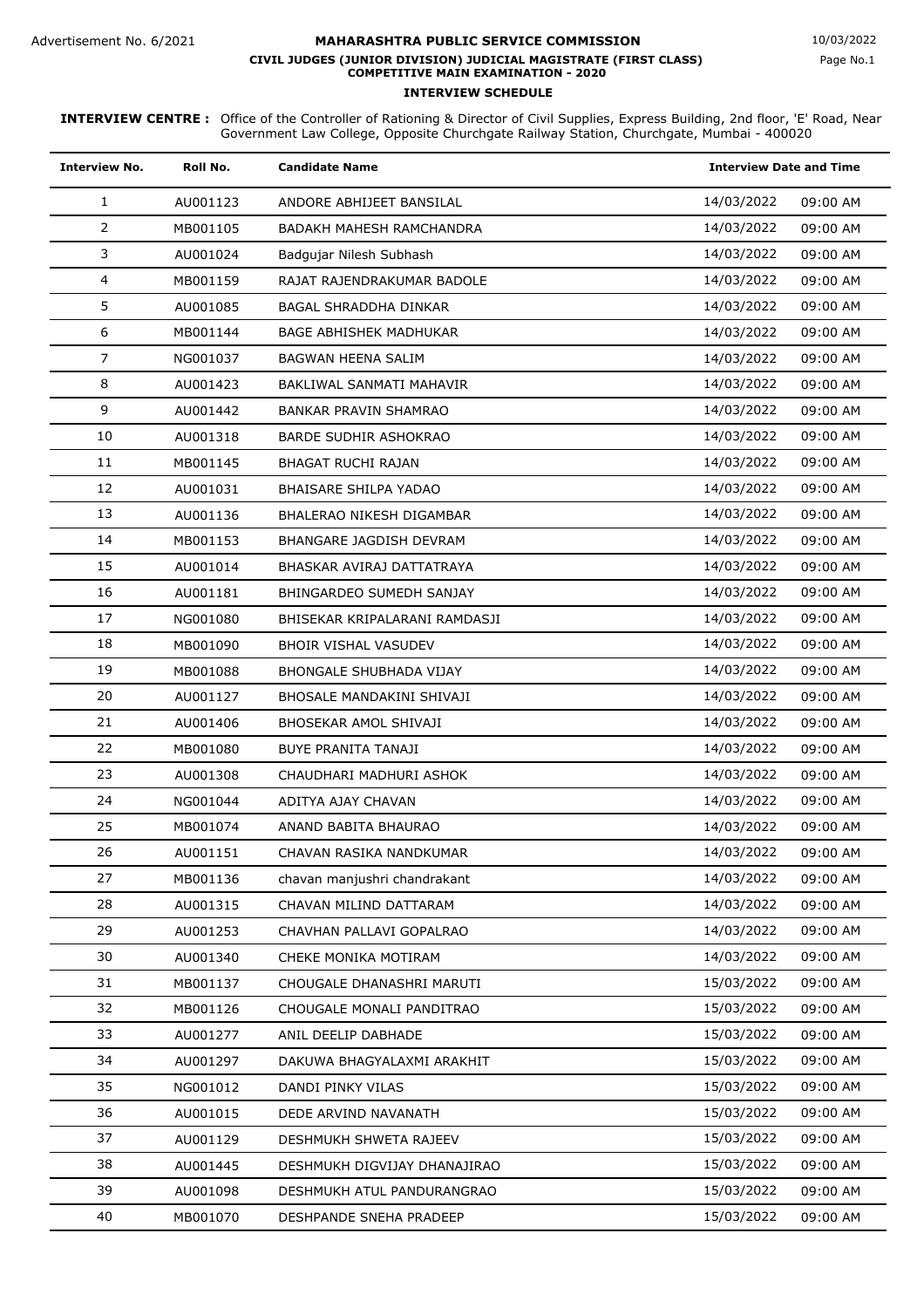| <b>Interview No.</b> | Roll No. | <b>Candidate Name</b>                 |            | <b>Interview Date and Time</b> |  |
|----------------------|----------|---------------------------------------|------------|--------------------------------|--|
| 41                   | AU001280 | DEV RAGHAVENDRA NARHARRAO             | 15/03/2022 | 09:00 AM                       |  |
| 42                   | AU001328 | DHANURKAR KRANTI SUBHASHRAO           | 15/03/2022 | 09:00 AM                       |  |
| 43                   | NG001043 | DONGARE PRITI NAGORAO                 | 15/03/2022 | 09:00 AM                       |  |
| 44                   | MB001103 | DURGE KHUSHAL RAM                     | 15/03/2022 | 09:00 AM                       |  |
| 45                   | AU001369 | ENAKPHALE DIPAK YASHWANT              | 15/03/2022 | 09:00 AM                       |  |
| 46                   | NG001084 | SONAWANE PALLAVI RAVIKIRAN            | 15/03/2022 | 09:00 AM                       |  |
| 47                   | AU001187 | GAIKWAD VIJAYSINH NARAYAN             | 15/03/2022 | 09:00 AM                       |  |
| 48                   | AU001316 | Gaikwad Aarti Maroti                  | 15/03/2022 | 09:00 AM                       |  |
| 49                   | AU001198 | <b>GANDHI ANISH PRADIP</b>            | 15/03/2022 | 09:00 AM                       |  |
| 50                   | NG001075 | <b>GARAD VISHWAMBHAR BHARAT</b>       | 15/03/2022 | 09:00 AM                       |  |
| 51                   | AU001086 | <b>GARJE SUMITRA SURYABHAN</b>        | 15/03/2022 | 09:00 AM                       |  |
| 52                   | NG001019 | GAWAI CHANDRASHEKHAR ASHOKRAO         | 15/03/2022 | 09:00 AM                       |  |
| 53                   | AU001166 | <b>GAWANDE PALLAVI MANIKRAO</b>       | 15/03/2022 | 09:00 AM                       |  |
| 54                   | MB001072 | <b>GAWANDE PRATIKSHA SHESHRAO</b>     | 15/03/2022 | 09:00 AM                       |  |
| 55                   | AU001179 | ghadge shalini dnyaneshwar            | 15/03/2022 | 09:00 AM                       |  |
| 56                   | AU001135 | <b>GHATGE ISHA VIVEKANAND</b>         | 15/03/2022 | 09:00 AM                       |  |
| 57                   | AU001175 | <b>GHORPADE PRIYA BALASAHEB</b>       | 15/03/2022 | 09:00 AM                       |  |
| 58                   | AU001293 | ghule Swapna Tukaram                  | 15/03/2022 | 09:00 AM                       |  |
| 59                   | NG001058 | <b>NEHA RAJESH GORLE</b>              | 15/03/2022 | 09:00 AM                       |  |
| 60                   | AU001003 | <b>GULVE VIJAY NIVRUTTI</b>           | 15/03/2022 | 09:00 AM                       |  |
| 61                   | AU001049 | <b>GUND SAMADHAN RAMBHAU</b>          | 16/03/2022 | 09:00 AM                       |  |
| 62                   | AU001038 | <b>GURAV PRIYANKA SURESH</b>          | 16/03/2022 | 09:00 AM                       |  |
| 63                   | AU001019 | HAKKE SWARANJALI SUDHAKAR             | 16/03/2022 | 09:00 AM                       |  |
| 64                   | AU001094 | Hingne Nitin Gajanan                  | 16/03/2022 | 09:00 AM                       |  |
| 65                   | MB001067 | IRLE RAVI SHIVAJIRAO                  | 16/03/2022 | 09:00 AM                       |  |
| 66                   | MB001112 | KHADE RUPALI KAILAS                   | 16/03/2022 | 09:00 AM                       |  |
| 67                   | MB001150 | JAGTAP AMOL NATHURAM                  | 16/03/2022 | 09:00 AM                       |  |
| 68                   | MB001093 | JAGTAP APURVA ARUNKUMAR               | 16/03/2022 | 09:00 AM                       |  |
| 69                   | AU001225 | JAHAGIRDAR HASIBA SIDDIQUA WASIFPASHA | 16/03/2022 | 09:00 AM                       |  |
| 70                   | AU001146 | JOSHI SHILPA SHASHIKANT               | 16/03/2022 | 09:00 AM                       |  |
| 71                   | AU001410 | JOSHI HARSHALA GOPAL                  | 16/03/2022 | 09:00 AM                       |  |
| 72                   | AU001089 | JOUNJAT SAPANA TUKARAM                | 16/03/2022 | 09:00 AM                       |  |
| 73                   | MB001059 | Kadam Pramila Vasant                  | 16/03/2022 | 09:00 AM                       |  |
| 74                   | MB001101 | KADAM TRUPTI PRADEEP                  | 16/03/2022 | 09:00 AM                       |  |
| 75                   | MB001001 | KAGAWADE SANTOSH BHUPAL               | 16/03/2022 | 09:00 AM                       |  |
| 76                   | AU001255 | KAKATKAR KEYUR DINESH                 | 16/03/2022 | 09:00 AM                       |  |
| 77                   | AU001017 | KALE POOJA DATTATRAYA                 | 16/03/2022 | 09:00 AM                       |  |
| 78                   | AU001170 | KALE RAVI SHRIDHAR                    | 16/03/2022 | 09:00 AM                       |  |
| 79                   | MB001032 | KALE ARTI HANUMANT                    | 16/03/2022 | 09:00 AM                       |  |
| 80                   | AU001173 | KAMBLE SIDDHARTH RAJENDRA             | 16/03/2022 | 09:00 AM                       |  |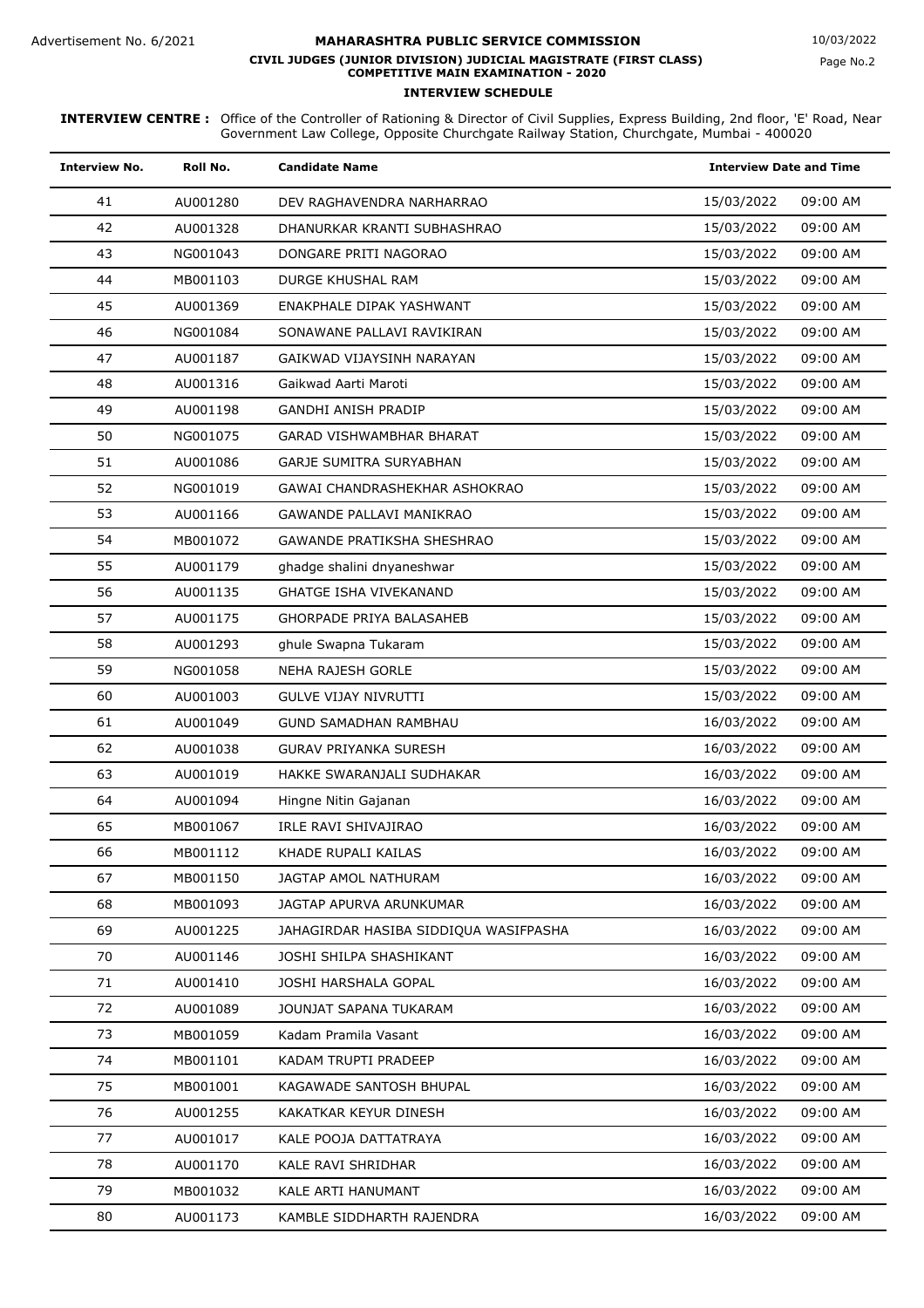| <b>Interview No.</b> | Roll No. | <b>Candidate Name</b>        | <b>Interview Date and Time</b> |
|----------------------|----------|------------------------------|--------------------------------|
| 81                   | AU001268 | KAMBLE RAHUL MAROTI          | 09:00 AM<br>16/03/2022         |
| 82                   | AU001427 | KAMBALE MONIKA KASHINATH     | 09:00 AM<br>16/03/2022         |
| 83                   | MB001037 | KAMBLE SANJEEVANI SUNIL      | 09:00 AM<br>16/03/2022         |
| 84                   | AU001229 | KANNURKAR SUSHILA NURANDAPPA | 16/03/2022<br>09:00 AM         |
| 85                   | AU001185 | KAPADNIS SUJIT VISHNU        | 16/03/2022<br>09:00 AM         |
| 86                   | NG001024 | RAMA SHRIPAD KAPIL           | 16/03/2022<br>09:00 AM         |
| 87                   | AU001373 | KATKADE KIRTI SHIVAJI        | 09:00 AM<br>16/03/2022         |
| 88                   | AU001368 | KAWADE SADANAND BHAGWATRAO   | 16/03/2022<br>09:00 AM         |
| 89                   | AU001375 | KHANDARE PRITI ARUN          | 16/03/2022<br>09:00 AM         |
| 90                   | AU001370 | KOLEKAR VANITA MARUTI        | 16/03/2022<br>09:00 AM         |
| 91                   | AU001184 | KOLTE GANESH RAJESH          | 09:00 AM<br>17/03/2022         |
| 92                   | AU001108 | KUMBHAR VINAYAK POPAT        | 09:00 AM<br>17/03/2022         |
| 93                   | AU001059 | KURALE KRANTI DEVANAND       | 09:00 AM<br>17/03/2022         |
| 94                   | AU001139 | KUSURKAR VIJAY POPATRAO      | 09:00 AM<br>17/03/2022         |
| 95                   | AU001075 | LAHARE SMITA SATISH          | 17/03/2022<br>09:00 AM         |
| 96                   | AU001133 | LAMBHATE SAYALI RAMESH       | 17/03/2022<br>09:00 AM         |
| 97                   | AU001422 | LANDE SHRUTI VIJAY           | 09:00 AM<br>17/03/2022         |
| 98                   | NG001048 | Lanjewar Mrunali Haridas     | 09:00 AM<br>17/03/2022         |
| 99                   | AU001036 | LATAKE KRISHNA SHIVAJI       | 17/03/2022<br>09:00 AM         |
| 100                  | AU001356 | LIMAN TUSHAR VIKAS           | 17/03/2022<br>09:00 AM         |
| 101                  | AU001111 | MAGAR RAMRAJE PANDHARINATH   | 17/03/2022<br>09:00 AM         |
| 102                  | AU001012 | MAGARE PRIYANKA SHRIRANG     | 09:00 AM<br>17/03/2022         |
| 103                  | AU001327 | MAHAJAN MANGESH DILIP        | 17/03/2022<br>09:00 AM         |
| 104                  | AU001052 | MAHAMULKAR SAMADHAN VILAS    | 17/03/2022<br>09:00 AM         |
| 105                  | NG001029 | MAHATKAR DEEPIKA RAM         | 17/03/2022<br>09:00 AM         |
| 106                  | AU001446 | MAKANDAR VAHIDA ASLAM        | 17/03/2022<br>09:00 AM         |
| 107                  | AU001148 | Makandar Juber Shabbir       | 17/03/2022<br>09:00 AM         |
| 108                  | NG001045 | MALOKAR RASHMI NILKANTH      | 09:00 AM<br>17/03/2022         |
| 109                  | AU001434 | MANDE MANGALMURTI KISHANRAO  | 17/03/2022<br>09:00 AM         |
| 110                  | NG001032 | MANDWE SAURABH BALKRUSHNA    | 09:00 AM<br>17/03/2022         |
| 111                  | AU001400 | MANORE ROHINI VISHWASRAO     | 09:00 AM<br>17/03/2022         |
| 112                  | NG001091 | MARADKAR PRASHANT BALASAHEB  | 09:00 AM<br>17/03/2022         |
| 113                  | MB001025 | MARDHEKAR MAITHILEE PRAKASH  | 17/03/2022<br>09:00 AM         |
| 114                  | MB001023 | MASURKAR NILESH ULHAS        | 17/03/2022<br>09:00 AM         |
| 115                  | NG001007 | MEHARE CHHAYA SHAMKUMAR      | 17/03/2022<br>09:00 AM         |
| 116                  | NG001034 | MESHRAM ABHIJIT PRADEEP      | 09:00 AM<br>17/03/2022         |
| 117                  | MB001116 | MOHITE SAGAR SANJEEVAN       | 09:00 AM<br>17/03/2022         |
| 118                  | AU001431 | MOHOD NAMITA JITENDRA        | 17/03/2022<br>09:00 AM         |
| 119                  | AU001398 | MOHOL SNEHA SURESH           | 17/03/2022<br>09:00 AM         |
| 120                  | AU001209 | MOMIN TOUFIQAHMAD JALALODDIN | 17/03/2022<br>09:00 AM         |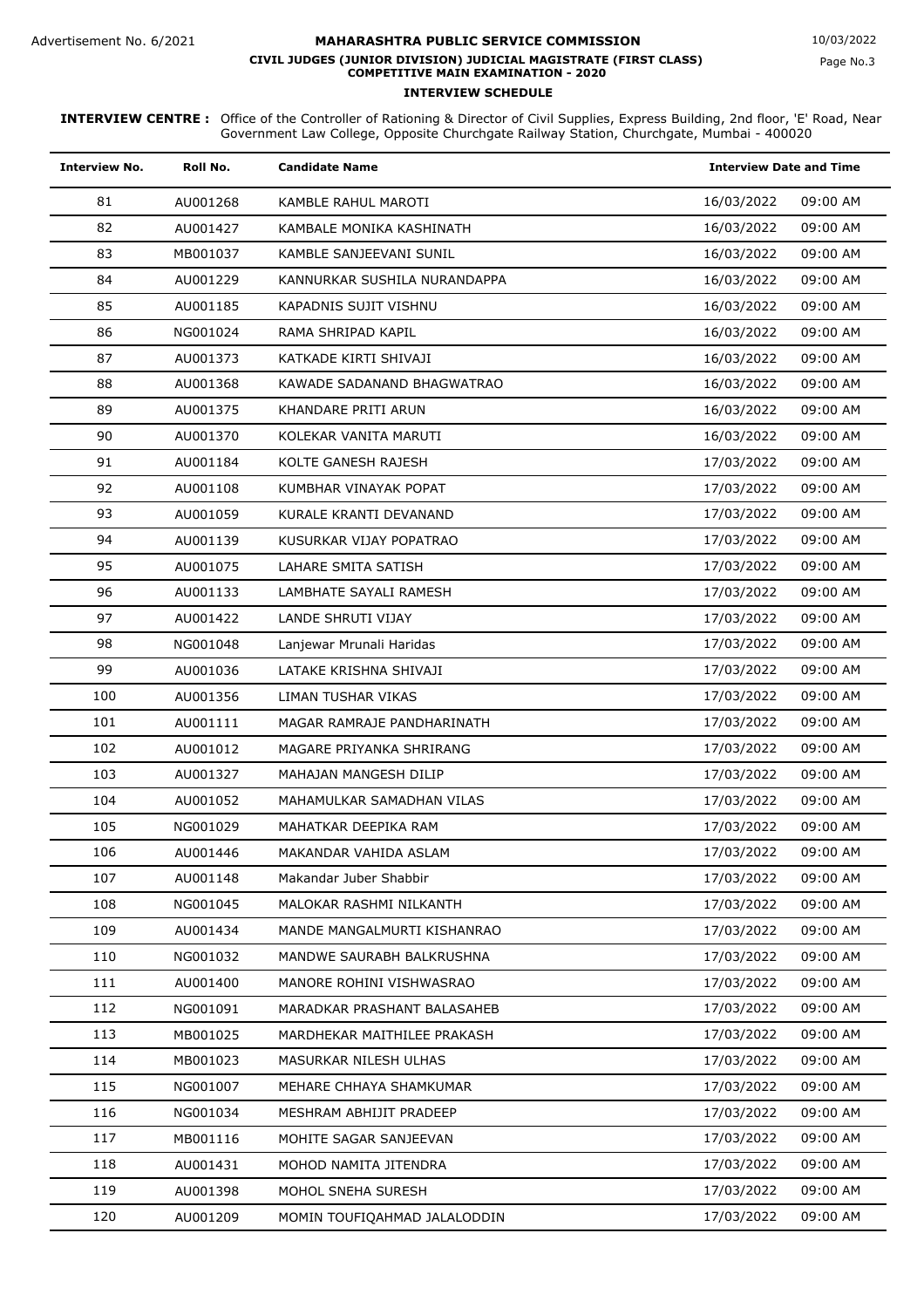| <b>Interview No.</b> | Roll No. | <b>Candidate Name</b>           | <b>Interview Date and Time</b> |
|----------------------|----------|---------------------------------|--------------------------------|
| 121                  | NG001064 | MORE RENUKA SUDHIR              | 09:00 AM<br>21/03/2022         |
| 122                  | MB001142 | MORE KRANTI RAMESH              | 09:00 AM<br>21/03/2022         |
| 123                  | AU001412 | MORE SWATI DIPAK                | 09:00 AM<br>21/03/2022         |
| 124                  | AU001286 | MORE AMIT SUBHASHRAO            | 21/03/2022<br>09:00 AM         |
| 125                  | AU001176 | mule Pravin Datattaray          | 09:00 AM<br>21/03/2022         |
| 126                  | AU001409 | MULLA FATIMA RAFIK              | 09:00 AM<br>21/03/2022         |
| 127                  | AU001144 | MUSTAPURE GAJANAN NAGNATH       | 09:00 AM<br>21/03/2022         |
| 128                  | AU001244 | NADAF KOUSAR USMANGANI          | 21/03/2022<br>09:00 AM         |
| 129                  | MB001086 | NALLURI YASHASHRI SURENDRAKUMAR | 09:00 AM<br>21/03/2022         |
| 130                  | AU001312 | NEWASKAR SHEETAL PRAMOD         | 09:00 AM<br>21/03/2022         |
| 131                  | MB001024 | Babar Nutan Dhanaji             | 21/03/2022<br>09:00 AM         |
| 132                  | AU001285 | NIKAM VIKAS VISHWASRAO          | 21/03/2022<br>09:00 AM         |
| 133                  | AU001207 | pagare sunira vitthal           | 09:00 AM<br>21/03/2022         |
| 134                  | AU001004 | PAKADE RADHARAMAN RAMDAS        | 21/03/2022<br>09:00 AM         |
| 135                  | AU001387 | PALHARE KAVITA HARICHANDRA      | 09:00 AM<br>21/03/2022         |
| 136                  | AU001141 | PALSIKAR VIKRANT SUBHASH        | 21/03/2022<br>09:00 AM         |
| 137                  | AU001389 | PANCHAL SHRINIVAS HANUMANT      | 09:00 AM<br>21/03/2022         |
| 138                  | AU001150 | PANCHAL DHANASHREE ANIL         | 09:00 AM<br>21/03/2022         |
| 139                  | NG001031 | PANTAWANE PRADNYA KESHAO        | 21/03/2022<br>09:00 AM         |
| 140                  | MB001045 | HONEY MUKESH PATEL              | 09:00 AM<br>21/03/2022         |
| 141                  | AU001222 | PATEL LISHA HIMMAT              | 09:00 AM<br>21/03/2022         |
| 142                  | MB001008 | PATHAK APURVA UDAYACHAL         | 09:00 AM<br>21/03/2022         |
| 143                  | AU001013 | PATHAN SHAHNAVAJ AMAN           | 09:00 AM<br>21/03/2022         |
| 144                  | NG001020 | PATHAN NIKISHANAJ ASHRAFKHAN    | 09:00 AM<br>21/03/2022         |
| 145                  | AU001115 | PATHAN AMJAD KHAN IQBAL KHAN    | 09:00 AM<br>21/03/2022         |
| 146                  | MB001022 | PATHAN ASHRAQNAVID AMANULLA     | 21/03/2022<br>09:00 AM         |
| 147                  | AU001071 | PATIL PRADEEP DINKARRAO         | 21/03/2022<br>09:00 AM         |
| 148                  | MB001157 | PATIL DIPTI DINKAR              | 21/03/2022<br>09:00 AM         |
| 149                  | MB001108 | PIMPLE SWAPNALI VIJAYKUMAR      | 09:00 AM<br>21/03/2022         |
| 150                  | AU001259 | PATIL ASHOK JAYSING             | 09:00 AM<br>21/03/2022         |
| 151                  | MB001069 | PATIL SANMIT SUNIL              | 09:00 AM<br>22/03/2022         |
| 152                  | AU001339 | Patil Sanjivani Ashok           | 22/03/2022<br>09:00 AM         |
| 153                  | AU001064 | PATIL UDDHAV VASANT             | 22/03/2022<br>09:00 AM         |
| 154                  | MB001017 | PATIL NAMRATA PARASHURAM        | 09:00 AM<br>22/03/2022         |
| 155                  | AU001334 | PATIL NARESH DONGAR             | 09:00 AM<br>22/03/2022         |
| 156                  | AU001020 | PATIL KAVITA GULABRAO           | 09:00 AM<br>22/03/2022         |
| 157                  | MB001089 | PATIL LALITKUMAR DHUDKU         | 09:00 AM<br>22/03/2022         |
| 158                  | AU001189 | PATIL MAYUR SAMPAT              | 09:00 AM<br>22/03/2022         |
| 159                  | AU001245 | PATIL PRAGATI DHONDIRAM         | 09:00 AM<br>22/03/2022         |
| 160                  | AU001383 | PATIL MANOJ BAJIRAO             | 09:00 AM<br>22/03/2022         |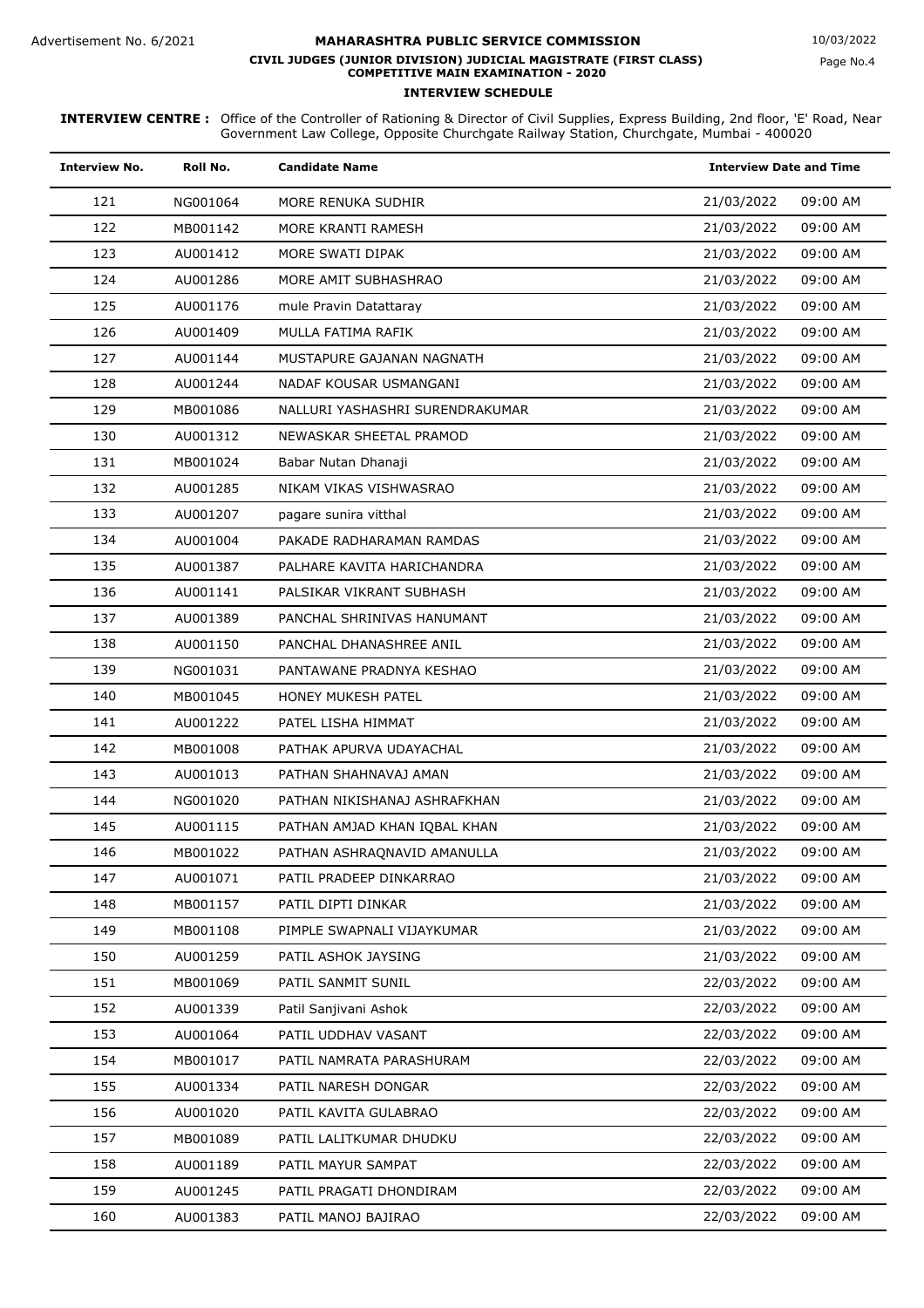| <b>Interview No.</b> | Roll No. | <b>Candidate Name</b>          | <b>Interview Date and Time</b> |
|----------------------|----------|--------------------------------|--------------------------------|
| 161                  | AU001390 | PATIL PRIYANKA BAJIRAO         | 22/03/2022<br>09:00 AM         |
| 162                  | AU001374 | PATIL SAGAR SATISHRAO          | 22/03/2022<br>09:00 AM         |
| 163                  | AU001009 | PATOLE GANESH NARAYAN          | 09:00 AM<br>22/03/2022         |
| 164                  | AU001392 | PAWAR VILAS GUNAJI             | 22/03/2022<br>09:00 AM         |
| 165                  | AU001060 | PAWAR NAGESH VILAS             | 22/03/2022<br>09:00 AM         |
| 166                  | AU001041 | PAYGUDE PUJA RAJENDRA          | 09:00 AM<br>22/03/2022         |
| 167                  | MB001141 | PENDE SMITA JAGANNATH          | 09:00 AM<br>22/03/2022         |
| 168                  | MB001026 | PHADATARE NISHANT DHANAJI      | 09:00 AM<br>22/03/2022         |
| 169                  | AU001343 | PHARANDE SANDIP DATTATRAYA     | 09:00 AM<br>22/03/2022         |
| 170                  | AU001237 | PISE BHAGYASHRI SATTYAWAN      | 22/03/2022<br>09:00 AM         |
| 171                  | AU001065 | PRABHUKHANOLKAR POONAM ARUN    | 22/03/2022<br>09:00 AM         |
| 172                  | AU001270 | RAJPUT VAISHNAVI VIRENDRASINGH | 22/03/2022<br>09:00 AM         |
| 173                  | AU001083 | KAMBLE ROHINI PRABHAKAR        | 09:00 AM<br>22/03/2022         |
| 174                  | NG001103 | RANGARI SANDEEP JANRAOJI       | 22/03/2022<br>09:00 AM         |
| 175                  | NG001060 | <b>RAUT ANKIT SANTOSH</b>      | 22/03/2022<br>09:00 AM         |
| 176                  | AU001180 | RAUT VARSHARANI CHANDRAKANT    | 22/03/2022<br>09:00 AM         |
| 177                  | AU001325 | SABLE RUSHIKESH PRADIP         | 22/03/2022<br>09:00 AM         |
| 178                  | AU001113 | SADOLIKAR RAHUL PANDITRAO      | 09:00 AM<br>22/03/2022         |
| 179                  | MB001015 | MAHIMA SAINI                   | 22/03/2022<br>09:00 AM         |
| 180                  | NG001057 | NEERAJ RAVINDRA SALODKAR       | 22/03/2022<br>09:00 AM         |
| 181                  | AU001149 | salunkhe sachin sambhaji       | 23/03/2022<br>09:00 AM         |
| 182                  | NG001097 | salvi sangita sudhakar         | 09:00 AM<br>23/03/2022         |
| 183                  | NG001098 | SARVE PUJA DHANRAJ             | 09:00 AM<br>23/03/2022         |
| 184                  | AU001162 | SAWANT MANISHA ARJUN           | 23/03/2022<br>09:00 AM         |
| 185                  | AU001200 | POKHARKAR HEMLATA BHAUSAHEB    | 23/03/2022<br>09:00 AM         |
| 186                  | AU001313 | SHAIKH SHIRIN LALA             | 23/03/2022<br>09:00 AM         |
| 187                  | NG001071 | SHARMA VIVEK SURENDRA          | 23/03/2022<br>09:00 AM         |
| 188                  | AU001301 | SHASTRI ONKAR SANJAY           | 09:00 AM<br>23/03/2022         |
| 189                  | AU001261 | SHEVADE SACHIN ASHOK           | 23/03/2022<br>09:00 AM         |
| 190                  | AU001126 | BENAZEER RAZAK SHAIKH          | 09:00 AM<br>23/03/2022         |
| 191                  | AU001273 | SHINDE RAJENDRA DHANAJI        | 09:00 AM<br>23/03/2022         |
| 192                  | MB001115 | SHINDE TANUJA SHIVAJIRAO       | 09:00 AM<br>23/03/2022         |
| 193                  | AU001195 | SHINDE ARTI BHAUSAHEB          | 23/03/2022<br>09:00 AM         |
| 194                  | AU001405 | SHINDE ADITYA KRISHNA          | 23/03/2022<br>09:00 AM         |
| 195                  | AU001202 | SHINDE SWEETY SURYKANT         | 23/03/2022<br>09:00 AM         |
| 196                  | AU001386 | Shinde Umakant Piraji          | 09:00 AM<br>23/03/2022         |
| 197                  | MB001005 | SHINDE VITTHAL GANESRAO        | 09:00 AM<br>23/03/2022         |
| 198                  | AU001107 | SHINDE SUDARSHAN SUBHASH       | 23/03/2022<br>09:00 AM         |
| 199                  | MB001046 | SHINDE PRIYANKA VISHVAKANT     | 23/03/2022<br>09:00 AM         |
| 200                  | NG001026 | HEENA JUGALKISHOR SHUKLA       | 23/03/2022<br>09:00 AM         |